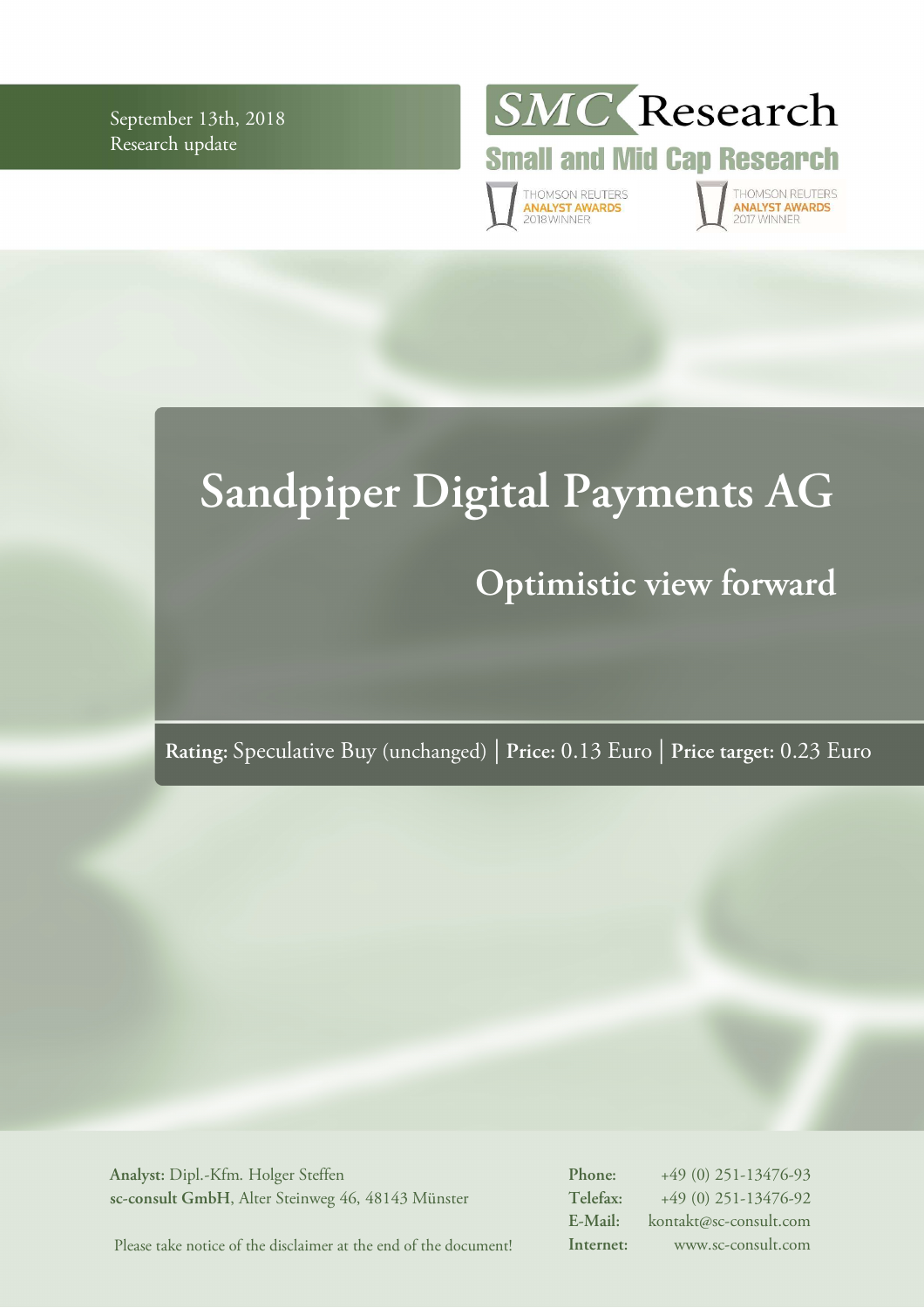### Recent business development



### **Basic data**

| <b>Based</b> in:                    | St. Gallen             |
|-------------------------------------|------------------------|
| <b>Sector:</b>                      | Payment, IT-Security   |
| Headcount:                          | approx. 200 (Group)    |
| Accounting:                         | <b>Swiss GAAP FER</b>  |
| ISIN:                               | CH0033050961           |
| Price:                              | $0.13$ Euro            |
| <b>Market segment:</b>              | Regulated Market Berne |
|                                     | Open Market Frankfurt  |
| Number of shares:                   | $211.7 \text{ m}$      |
| Market Cap:                         | $27.5 \text{ m}$ Euro  |
| <b>Enterprise Value:</b>            | 38.9 m Euro            |
| Free float:                         | 46 %                   |
| Price high/low (12 M):              | 0.19 / 0.03 Euro       |
| Ø turnover (12 M Bern): 11,500 Euro |                        |
|                                     |                        |

Last year, the company restructured its activities and, as a result, sold its majority stake in Sandpiper Asia and, for the time being, Polyright as well. The associated consolidation effects were largely responsible for the 20.8 percent decline in sales to EUR 12.7 million in the first six months of 2018. Despite significant progress in optimizing the cost structure, the Group was still running a deficit with an EBIT of EUR -1.0 m.

However, the fundamentally positive development of the Group should become more visible in the figures as early as the second half of the year. The subsidiaries are working to exploit synergies, for instance in purchasing or IT, and are intensifying sales in close cooperation. Since similar markets are often served, products and services can be bundled into larger system solutions. Sandpiper is especially well positioned with regard to the dynamic "Smart City" trend, which stands for the increasing digitalization of municipalities in areas such as mobility, access control or payment processing with comprehensive systems. The companies of the group are currently already participating in several tenders, and an increase in incoming orders from this area is expected.

| FY ends: 31.12.    | 2015    | 2016                     | 2017    | 2018e                    | 2019e   | 2020e   |
|--------------------|---------|--------------------------|---------|--------------------------|---------|---------|
| Sales (m Euro)     | 18.3    | 28.9                     | 30.5    | 28.5                     | 34.1    | 37.9    |
| EBIT (m Euro)      | $-3.4$  | $-5.9$                   | $-1.2$  | $-1.1$                   | 0.0     | 0.4     |
| Net profit         | $-4.0$  | $-8.3$                   | 6.3     | $-1.5$                   | $-0.7$  | $-0.2$  |
| EpS (Eurocent)     | $-2.00$ | $-4.00$                  | 3.00    | $-0.57$                  | $-0.27$ | $-0.09$ |
| Dividend per share | 0.00    | 0.00                     | 0.00    | 0.00                     | 0.00    | 0.00    |
| Sales growth       |         | 58.0%                    | 5.4%    | $-6.7\%$                 | 19.7%   | 11.4%   |
| Profit growth      |         | $\overline{\phantom{0}}$ |         |                          |         |         |
| <b>PSR</b>         | 1.50    | 0.95                     | 0.90    | 0.97                     | 0.81    | 0.73    |
| <b>PER</b>         |         |                          | 4.4     |                          |         |         |
| <b>PCR</b>         |         |                          |         | $\overline{\phantom{a}}$ | 765.3   | 37.7    |
| EV / EBIT          |         |                          |         | $\overline{\phantom{a}}$ | 1.033.3 | 104.3   |
| Dividend yield     | $0.0\%$ | $0.0\%$                  | $0.0\%$ | $0.0\%$                  | $0.0\%$ | $0.0\%$ |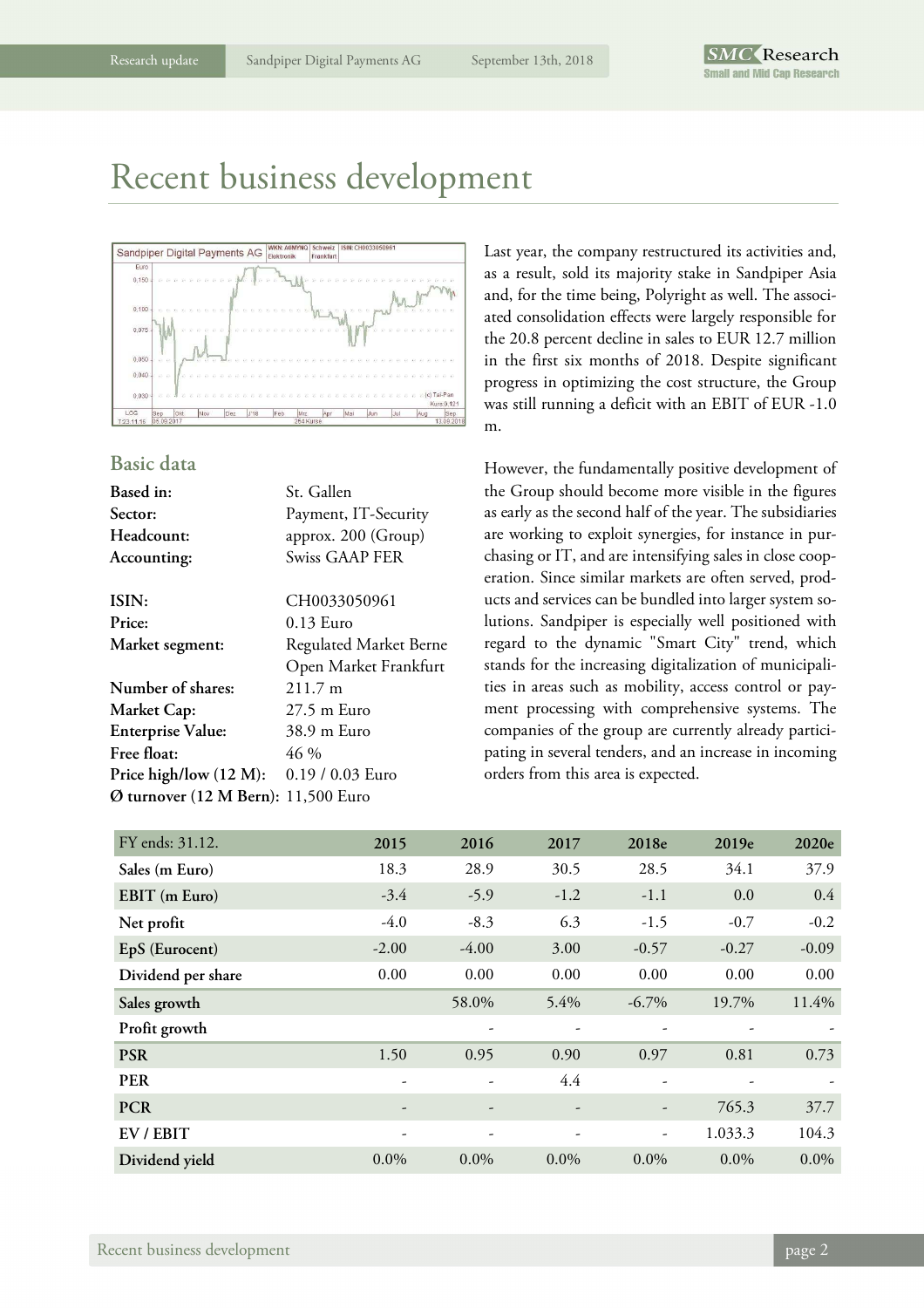### **Group sales down**

Sales of the Sandpiper Group fell by 20.8 percent to EUR 12.7 m in the first half of 2018. The decline is largely due to changes in the scope of consolidation. Polyright, of which the holding company had previously held all shares, was sold in July 2017 as part of an MBO, with Intercard (another Sandpiper holding) subsequently securing a 29.4 percent stake and subscribing for a convertible bond which would allow an increase to 52 percent in the period up to 2021. Polyright was deconsolidated due to its current minority interest, as was Sandpiper Digital Payments Asia after the stake was reduced from 100 to 15 percent in July last year. In the first half of 2017, these companies accounted for approximately EUR 2.5 m of sales. Adjusted for this effect, Sandpiper's sales fell by only EUR 0.8 m in the first half of the year.

| <b>Business figures</b> | <b>HY 17</b> | <b>HY 18</b> | Change   |
|-------------------------|--------------|--------------|----------|
| Sales                   | 16.04        | 12.70        | $-20,8%$ |
| <b>EBITDA</b>           | $-0.06$      | $-0.36$      |          |
| <b>EBIT</b>             | $-0.68$      | $-0.99$      |          |
| Net profit              | 5.49         | $-1.10$      |          |

*In m Euro and percent; source: company* 

### **Intercard increases sales**

This decrease was mainly due to a delay in a major Ergonomics project, the completion of which has been postponed, so capacity was not available for other activities. The regional sales development also shows that revenues in the Netherlands fell from EUR 0.96 m to EUR 0.8 m. This is the responsibility of the subsidiary Multicard Nederland, which has focused on its core business and discontinued non-core activities, causing the decline in sales. The largest Sandpiper subsidiary Intercard, on the other hand, was able to increase its revenues by 11.1 percent to EUR 6.9 m. After a weak previous year, the company has thus returned to the path of expansion.

### **Progress in cost structure**

Intercard was also able to translate the considerable sales growth into a significant improvement in earnings: EBITDA and EBIT turned positive in the first six months from EUR -35 thousand to EUR 344 thousand and from EUR -322 thousand to EUR 52 thousand respectively. On Group level as well, Sandpiper was able to achieve progress in cost structure, which is, however, still obscured by other effects. According to the company, the savings attained in the holding company alone amount to around EUR 1 m; further adjustments were also made in the subsidiaries. Together with the optimization of the portfolio, this led to a decrease in personnel expenses (-26.4 percent to EUR 6.0 m) and other operating expenses (-22.1 percent to EUR 2.0 m) that was sharper than that of sales (-20.8 percent). Of the most important cost items, only the contraction in the cost of materials (-3.3 percent to EUR 5.5 m) remained below average. This is primarily due to the fact that Polyright, a company with a high gross margin, was deconsolidated and that the company, whose capacities were tied up in the major project, was unable to realize project revenues with relatively low material costs. Overall, Sandpiper had to report a negative EBIT of EUR -0.99 m for the first half of the year, compared to EUR -0.68 m in the first half of 2017.

### **Exploitation of synergies**

The exploitation of synergies within the Group should further reinforce the fundamentally positive trend, which was, until now, still overshadowed by special effects. There are numerous opportunities for more intensive cooperation between the subsidiaries, which are now being gradually implemented. Projects include, for example, joint use of IT and technology as well as greater bundling and coordination of purchasing activities. While in the past the companies usually planned independently of each other, the system now checks which products and services can be procured from the group itself. In addition to this internal optimization, the joint view is also directed outwards. In many cases, the subsidiaries operate in similar markets, for instance with regard to their customer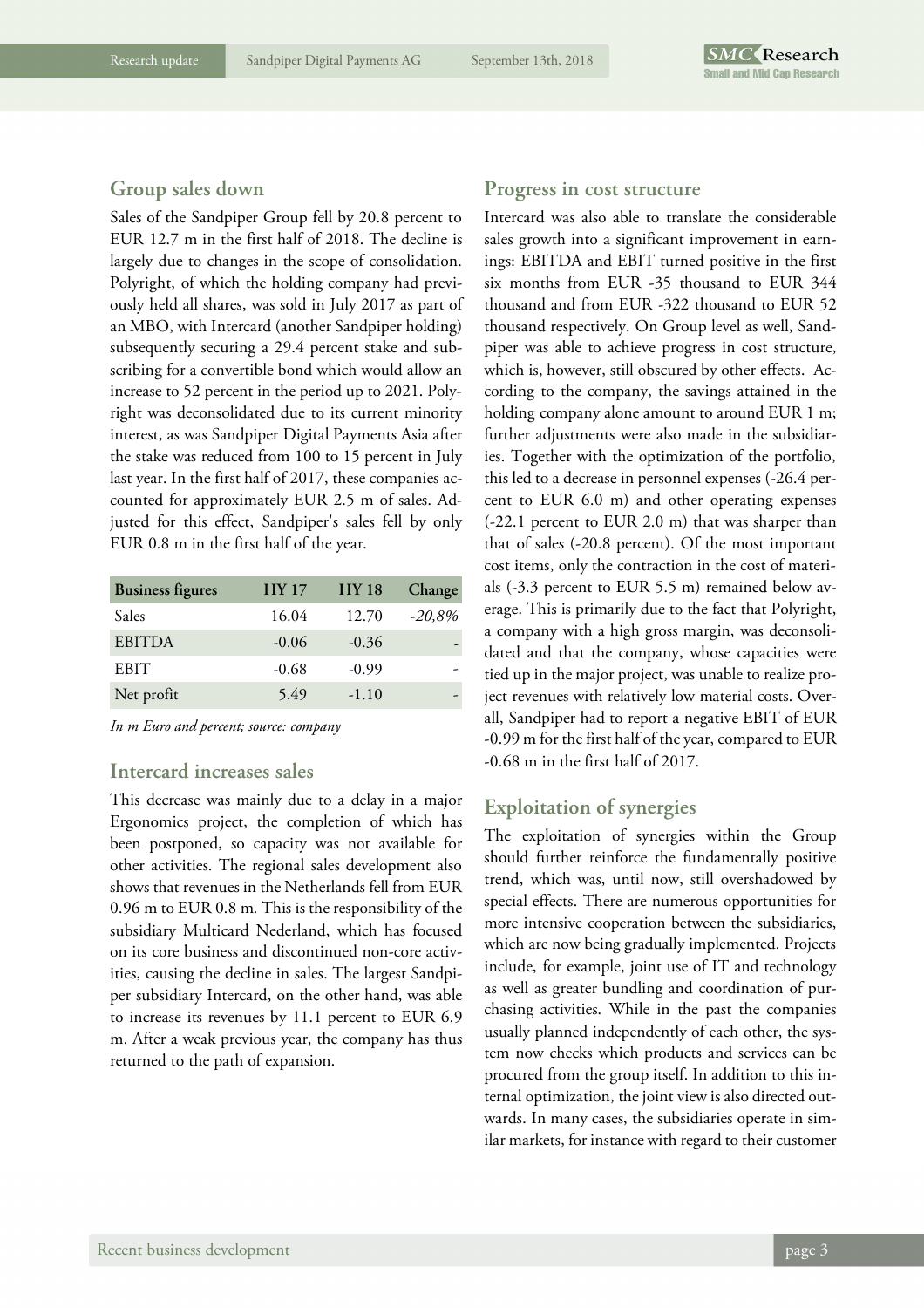base or the technology used. For this reason, marketing and sales are will be now more closely coordinated and, if necessary, joint offers will be prepared as well.

### **Focus: Smart City Projects**

This approach is particularly important with regard to the Group's central strategic focus on Smart City projects. This refers to the introduction of new digital systems in municipalities that entail significant efficiency improvements and replace existing stand-alone solutions. There are many starting points for this, for example in the areas of passenger transport, traffic control, access control or payment processing. Since several companies in the Group are addressing this market with innovative solutions that are actually already in use, Sandpiper sees itself as a pioneer and is now expanding joint sales. For municipal tenders, various packages can be put together based on the products and services of the individual subsidiaries, with a core team consisting of employees from several companies that is always involved and controls the process. Currently, several tenders are already underway for which Sandpiper believes itself to be well positioned.

### **Board strengthened**

Sandpiper's Managing Director, Frank Steigberger, plays a key role in operational coordination. The Board of Directors, however, also fulfils an important function in the strategic development of the Group. It was strengthened at this year's Annual General Meeting with several experienced personages who will support the Group's expansion in the future. In addition to the successful entrepreneur Dr. Cornelius Boersch, who continues to serve as President of the Board, Franz Herrlein is now the new Vice President. Mr. Herrlein has extensive expertise in the consulting and financial industry from his time in top positions at – among others – Boston Consulting, Bain & Company, Unicredit and Deutsche Bank. Steffen Seeger, a further new member of the Board of Directors who founded FIDOR Bank and served as CFO until its sale to the French banking group BPCE, is also rooted in these industries. The third new member of the Board of Directors is Dieter Fröhlich, whose vita includes the building-up of MultiVision and VisionOne, two large SAP consulting companies.

### **Positive outlook**

On this basis, Sandpiper is currently optimistic about the future. The numerous initiatives, both to exploit synergies and to improve sales, should gradually unfold their positive impact. The cost situation is expected to improve further already in the second half of the year. In addition, the subsidiary Intercard, which is of major importance for the Group, confirmed its positive outlook. Thanks to a traditionally seasonally stronger second half of the year, the target sales of EUR 15 m for the current year are expected to be achieved, which would be accompanied by revenues of around EUR 8.1 m in the period from July to December. In our estimation, the result of the first six months should thus also be exceeded in this period. In order to support the growth process, the company carried out a capital increase in July with a volume of EUR 378 thousand in which Sandpiper participated according to its share. Intercard could also generate further external growth by acquiring a majority stake in Polyright.

### **Ergonomics with a new product**

The Group's second largest company, Ergonomics, is also expected to grow again after a dip in sales in the first half of 2018. From a completed project, the company is now generating recurring high-margin revenues over several years. In addition, the project has resulted in a new software that can now be marketed further. Moreover, the Ergonomics subsidiary e24 was also strengthened: it has won an investor in OPS360 GmbH that has taken over 20 percent of the shares. OPS360 is a specialist for car park monitoring systems and will also use the e24 solution in the future. A new investor was also won for the Sandpiper holding Playpass, which provided the capital for the continuation of the rapid growth course. As a result, the holding company's share was diluted from 34.6 to approximately 28 percent, which we have taken into account in our model.

### **2018 below expectations**

Overall, Sandpiper is making great progress in our view. Even if it cannot yet be seen from the figures for the first half of the year, it is likely to be reflected more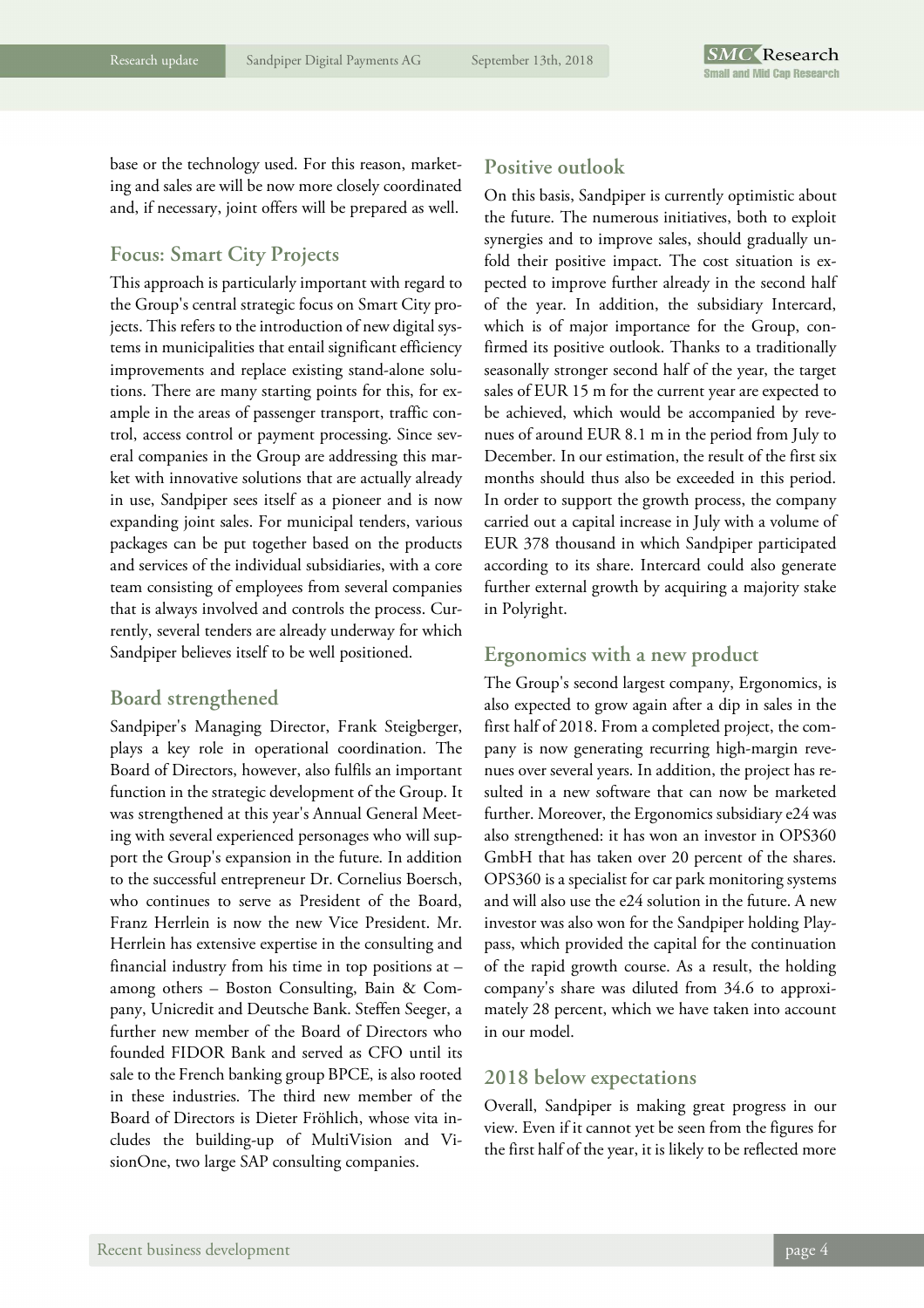and more in the results for the coming periods. After revenues fell slightly short of our expectations in the first six months, we reduced our revenue estimate for the full year from EUR 31.1 m to EUR 28.5 m. In particular, the estimate for the 2018 sales of Multicard Nederland and Ergonomics is more cautious after the decline in sales in the first six months. For Intercard, we have postponed the consolidation of Polyright until the beginning of next year. The shortened revenue estimate for the Group is accompanied by a higher EBIT loss of EUR -1.1 m (previously EUR -0.5 m). We have also postponed the assumed major capital increase for the acceleration of growth until next year

### **Significant improvement from 2019 on**

There should then be a significant improvement in the figures thanks to the described initiatives to leverage synergies and to stimulate growth. We see especially the Smart City trend as a decisive driver from

which the Sandpiper subsidiaries should benefit greatly. The acquisition of Polyright also ensures external growth with an additional revenue volume of EUR 3 million. Therefore, we think that Intercard will achieve the already assumed turnover (EUR 18.4 m) in 2019. Thanks to the recurring proceeds from the completed project and the marketing of the new software, Ergonomics should be able to increase its margin for at least the next four years on the basis of an order backlog secured in this way. This provides a good basis for further sales growth beyond 2019. However, the estimate for Multicard Nederland for 2019 and beyond remains more cautious. We are still adhering to our scenario of a continuous increase in the Group's margin. After the update, the target EBIT margin in 2025 is now 9.2 percent (previously: 10.3 percent). An overview of the key cash flow figures resulting from these assumptions in the detailed forecast period can be found in the table on this page; further

| million Euro                   | 12 2018  | 12 2019 | 12 20 20 | 12 2021 | 12 2022 | 12 2023 12 2024 |        | 12 20 25 |
|--------------------------------|----------|---------|----------|---------|---------|-----------------|--------|----------|
| Intercard                      | 15.0     | 18.4    | 20.3     | 22.3    | 24.5    | 27.0            | 29.7   | 32.6     |
| Ergonomics                     | 6.9      | 8.0     | 8.6      | 9.4     | 10.4    | 11.5            | 12.6   | 13.9     |
| IDpendant                      | 4.5      | 4.8     | 5.2      | 5.5     | 5.9     | 6.3             | 6.8    | 7.2      |
| Multicard                      | 1.5      | 2.1     | 2.9      | 4.1     | 5.8     | 7.5             | 9.0    | 10.3     |
| <b>PAIR Solutions</b>          | 0.55     | 0.72    | 0.93     | 1.21    | 1.57    | 1.96            | 2.36   | 2.83     |
| Sales                          | 28.5     | 34.1    | 37.9     | 42.5    | 48.1    | 54.2            | 60.4   | 66.9     |
| Sales growth                   | $-6.7\%$ | 19.7%   | 11.4%    | 12.2%   | 13.1%   | 12.7%           | 11.4%  | 10.8%    |
| EBIT margin                    | $-4.0\%$ | 0.1%    | 1.0%     | 2.6%    | 4.4%    | 6.0%            | 7.6%   | 9.2%     |
| <b>EBIT</b>                    | $-1.1$   | 0.0     | 0.4      | 1.1     | 2.1     | 3.3             | 4.6    | 6.2      |
| Tax rate                       | $0.0\%$  | $0.0\%$ | $0.0\%$  | $0.0\%$ | $0.0\%$ | $0.0\%$         | 33.0%  | 33.0%    |
| Adjusted tax payments          | 0.0      | 0.0     | 0.0      | 0.0     | 0.0     | 0.0             | 1.5    | 2.0      |
| <b>NOPAT</b>                   | $-1.1$   | 0.0     | 0.4      | 1.1     | 2.1     | 3.3             | 3.1    | 4.1      |
| + Depreciation & Amortisation  | 1.2      | 1.0     | 1.1      | 1.1     | 1.2     | 1.3             | 1.4    | 1.5      |
| + Increase long-term accruals  | $-0.3$   | 0.3     | 0.3      | 0.3     | 0.4     | 0.4             | 0.4    | 0.5      |
| + Others                       | 0.0      | 0.0     | $0.0\,$  | $0.0\,$ | 0.0     | 0.0             | 0.0    | 0.0      |
| Gross operating cash flows     | $-0.3$   | 1.3     | 1.7      | 2.6     | 3.7     | 5.0             | 5.0    | 6.2      |
| - Increase Net Working Capital | $-0.1$   | $-0.6$  | $-0.5$   | $-0.4$  | $-0.3$  | $-0.2$          | $-0.1$ | 0.0      |
| - Investments in fixed assets  | 0.6      | $-1.7$  | $-1.7$   | $-1.8$  | $-1.9$  | $-1.9$          | $-1.9$ | $-1.9$   |
| Free cash flows                | 0.2      | $-0.9$  | $-0.5$   | 0.3     | 1.4     | 2.9             | 3.0    | 4.3      |
| SMC estimation model           |          |         |          |         |         |                 |        |          |

Recent business development **page 5**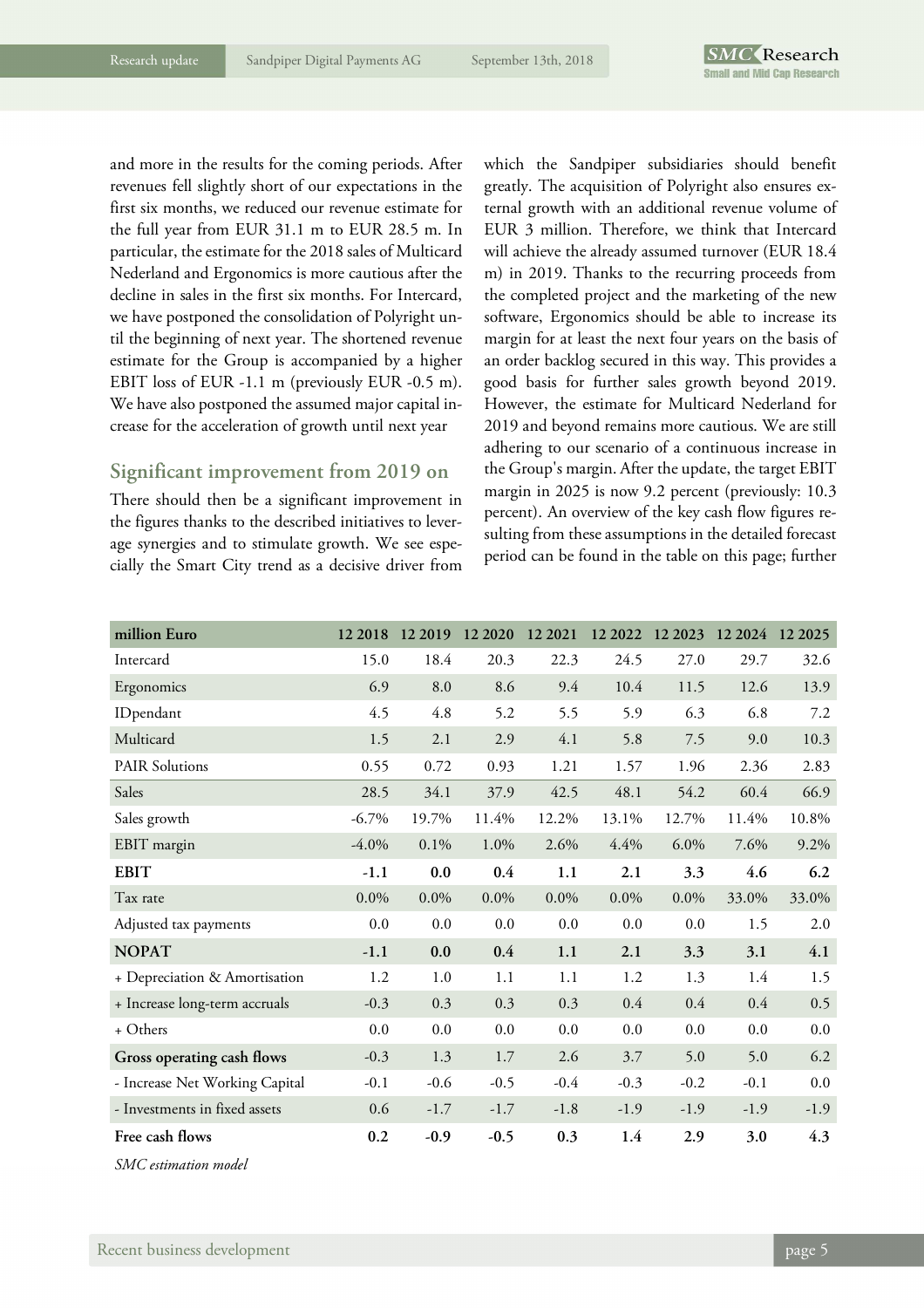details on the balance sheet, P&L and cash flows can be found in the tables in the Annex.

### **Framework data unchanged**

We then continue to expect a discount on the target margin of 10 percent and a "perpetual" cash flows growth of 1 percent p.a. We have left the discount rate unchanged as well: Based on the assumption of a beta factor of 1.4, a risk-free interest rate of 2.5 percent, a risk premium of 5.4 percent, a target debt ratio of 70 percent and an interest rate on borrowed capital of 5.0 percent, the weighted average cost of capital (WACC) of our model is 5.4 percent.

### **Target price: 0.23 Euro**

These assumptions result in a fair value of equity of EUR 60 m. On a fully diluted basis, taking into account an assumed capital increase and thus 266.7 m shares, this corresponds to a fair value of EUR 0.227 per share, from which we derive the new price target of EUR 0.23. The decrease compared to our last update (EUR 0.27) is due to the reduction in the sales

path and the resulting lower margin improvement. We continue to see the forecast risk at five out of six possible points.

### **Sensitivity analysis**

When the input parameters are varied for our sensitivity analysis (WACC between 4.4 and 6.4 percent and perpetual cash flows growth between 0 and 2 percent), the fair value of the share lies between EUR 0.17 and EUR 0.42.

| Sensitivity analysis | Perpetual cash flows growth |         |         |         |         |  |
|----------------------|-----------------------------|---------|---------|---------|---------|--|
| <b>WACC</b>          | $2.0\%$                     | $1.5\%$ | $1.0\%$ | $0.5\%$ | $0.0\%$ |  |
| $4.4\%$              | 0.42                        | 0.35    | 0.31    | 0.27    | 0.25    |  |
| 4.9%                 | 0.34                        | 0.30    | 0.27    | 0.24    | 0.22    |  |
| $5.4\%$              | 0.29                        | 0.26    | 0.23    | 0.21    | 0.20    |  |
| 5.9%                 | 0.25                        | 0.23    | 0.21    | 0.19    | 0.18    |  |
| 6.4%                 | 0.22                        | 0.20    | 0.19    | 0.18    | 0.17    |  |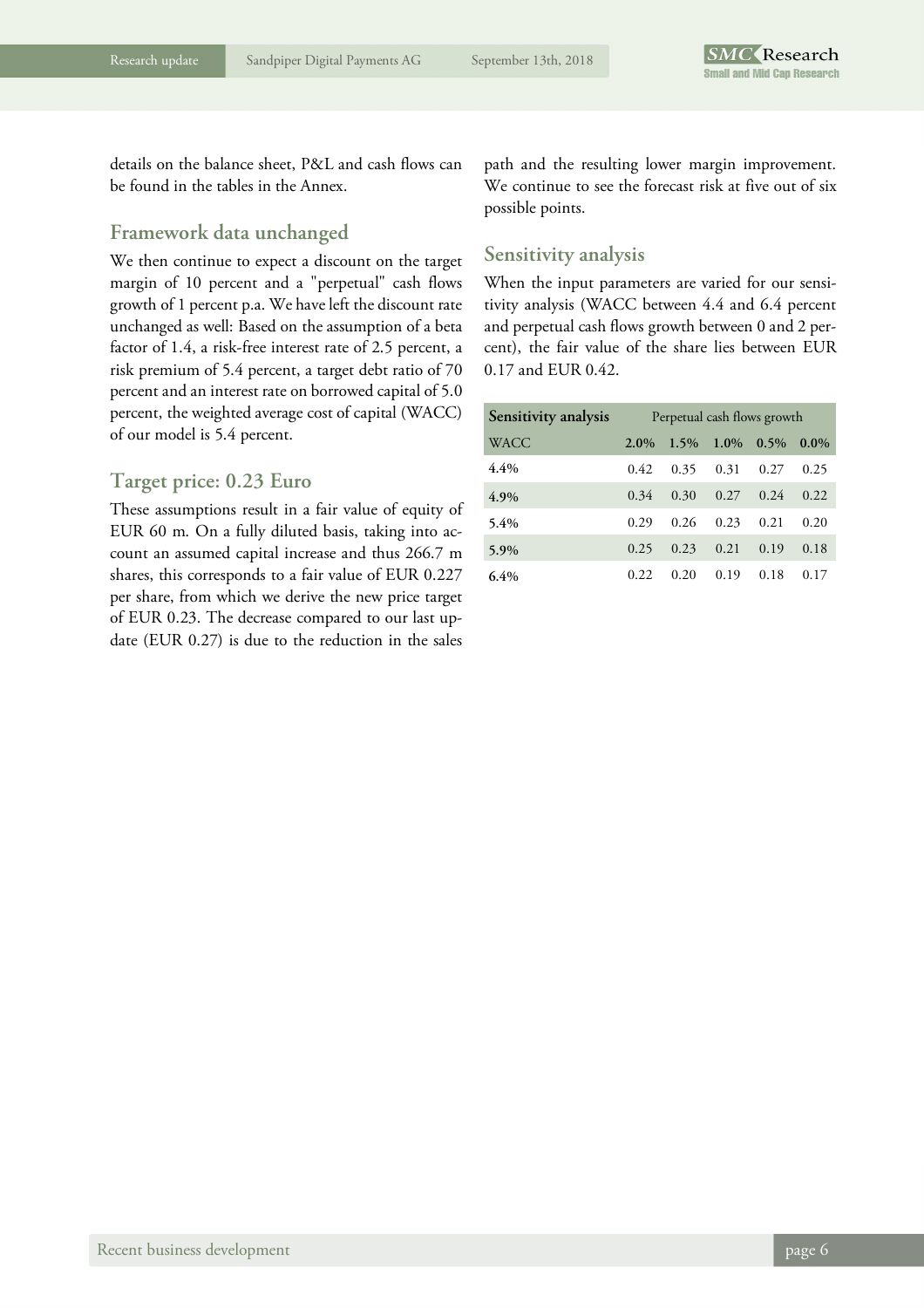### Conclusion

Sandpiper's half-year results still show the after-effects of the restructuring. While sales declined considerably, mainly due to consolidation effects, they were only slightly below the previous year's figure on a comparable basis. Cost structures were significantly improved, even though the operating result is still negative.

Restructuring and focusing created a good basis for steady growth and margin improvement in the future. The Group companies are now increasingly exploiting synergies and are jointly addressing the promising future market of Smart City. The increasing digitalization of municipalities in areas such as mobility, access control and payment processing is creating high demand, and Sandpiper is able to combine the products of its various subsidiaries to create innovative system solutions. We expect the Group to report a growing order intake in this area.

We therefore expect significant organic growth for the Group as of next year, and it should also achieve break-even at EBIT level as early as 2019. The expansion of revenues with well-scalable platforms should lead to a significant increase in the margin towards 10 percent in the future. We have reflected this in our model and calculated a new price target of EUR 0.23 per share. Based on an unchanged high price potential, our "Speculative Buy" rating remains unchanged, with the speculative nature being due to the aboveaverage forecast risk.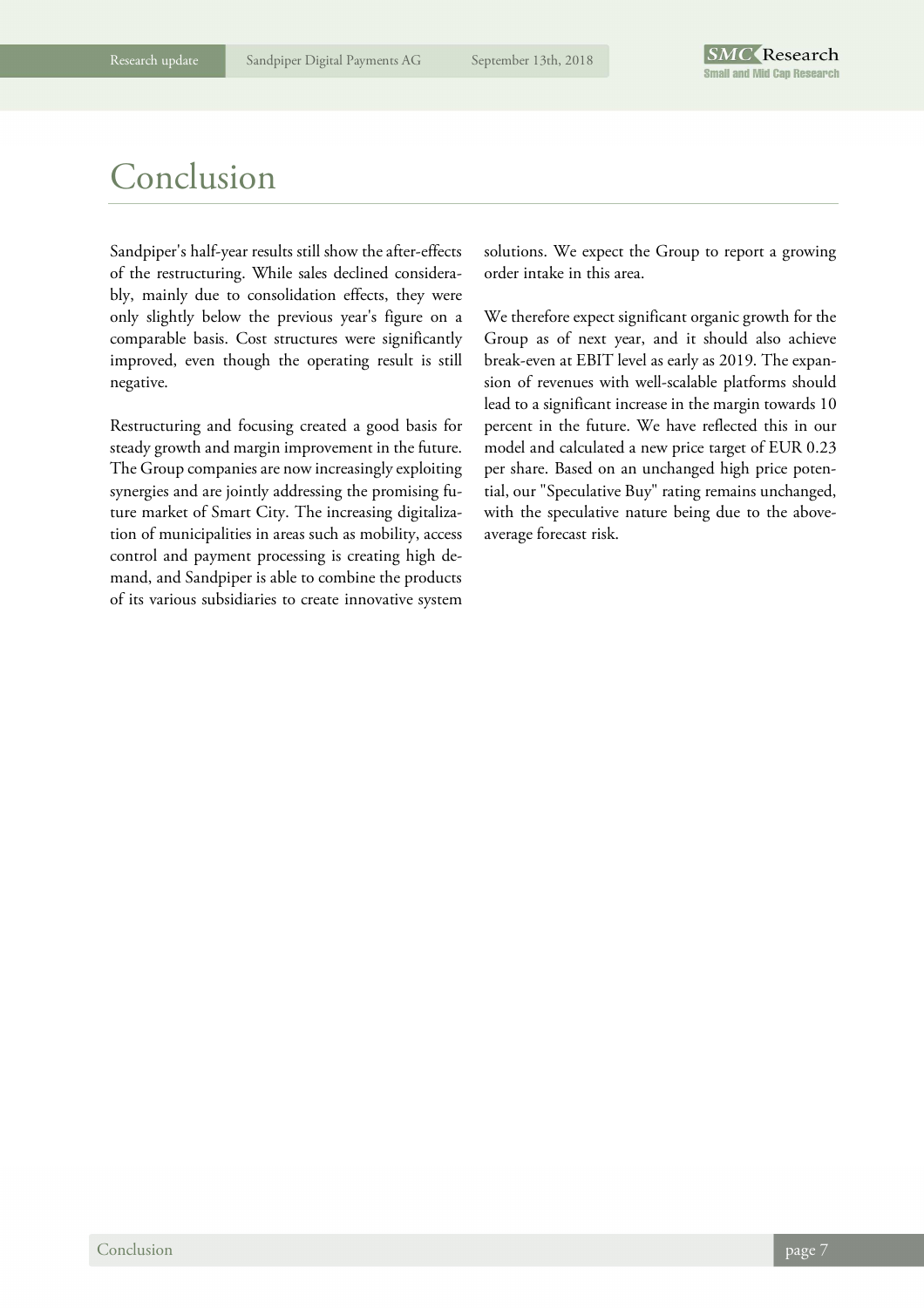## Annex I: Balance sheet and P&L estimation

### **Balance sheet estimation**

| m Euro                      | 12 2017 | 12 2018 | 12 2019 | 12 20 20 | 12 2021 | 12 2022 | 12 2023 | 12 2024 | 12 2025 |
|-----------------------------|---------|---------|---------|----------|---------|---------|---------|---------|---------|
| <b>ASSETS</b>               |         |         |         |          |         |         |         |         |         |
| I. Total non-current assets | 10.7    | 8.9     | 9.6     | 10.2     | 10.9    | 11.6    | 12.2    | 12.7    | 13.0    |
| 1. Intangible assets        | 3.5     | 3.8     | 4.1     | 4.4      | 4.8     | 5.3     | 5.7     | 6.1     | 6.5     |
| 2. Tangible assets          | 1.1     | 1.0     | 1.4     | 1.7      | 2.0     | 2.3     | 2.5     | 2.5     | 2.5     |
| II. Total current assets    | 8.5     | 8.8     | 19.3    | 21.7     | 19.9    | 21.4    | 23.9    | 27.2    | 31.4    |
| <b>LIABILITIES</b>          |         |         |         |          |         |         |         |         |         |
| I. Equity                   | 1.5     | $-0.7$  | 8.5     | 8.4      | 8.6     | 9.6     | 11.0    | 12.9    | 15.5    |
| II. Accruals                | 1.3     | 0.9     | 1.2     | 1.5      | 1.9     | 2.2     | 2.6     | 3.1     | 3.6     |
| III. Liabilities            |         |         |         |          |         |         |         |         |         |
| 1. Long-term liabilities    | 7.8     | 8.0     | 8.8     | 10.5     | 9.1     | 9.4     | 9.8     | 10.4    | 10.9    |
| 2. Short-term liabilities   | 9.2     | 10.0    | 10.8    | 12.0     | 11.8    | 12.4    | 13.1    | 14.0    | 15.0    |
| <b>TOTAL</b>                | 19.7    | 18.2    | 29.4    | 32.5     | 31.4    | 33.6    | 36.6    | 40.4    | 44.9    |

### **P&L estimation**

| m Euro                   | 12 2017 | 12 2018 | 12 2019 | 12 20 20 | 12 2021 | 12 2022 | 12 2023 | 12 2024 | 12 2025 |
|--------------------------|---------|---------|---------|----------|---------|---------|---------|---------|---------|
| Sales                    | 30.5    | 28.5    | 34.1    | 37.9     | 42.5    | 48.1    | 54.2    | 60.4    | 66.9    |
| Total operating revenues | 31.0    | 28.5    | 34.1    | 37.9     | 42.5    | 48.1    | 54.2    | 60.4    | 66.9    |
| Gross profit             | 18.7    | 16.7    | 20.6    | 23.1     | 26.4    | 30.3    | 34.7    | 39.3    | 44.5    |
| <b>EBITDA</b>            | 0.4     | 0.1     | 1.0     | 1.4      | 2.3     | 3.3     | 4.6     | 6.0     | 7.7     |
| EBIT                     | $-1.2$  | $-1.1$  | 0.0     | 0.4      | 1.1     | 2.1     | 3.3     | 4.6     | 6.2     |
| <b>EBT</b>               | 6.9     | $-1.5$  | $-0.6$  | $-0.3$   | 0.4     | 1.5     | 2.7     | 4.1     | 5.7     |
| EAT (before minorities)  | 6.8     | $-1.6$  | $-0.6$  | $-0.2$   | 0.2     | 1.0     | 1.8     | 2.7     | 3.8     |
| <b>EAT</b>               | 6.3     | $-1.5$  | $-0.7$  | $-0.2$   | 0.1     | 0.9     | 1.5     | 2.3     | 3.2     |
| EPS (Euroent)            | 3.00    | $-0.57$ | $-0.27$ | $-0.09$  | 0.05    | 0.32    | 0.58    | 0.87    | 1.21    |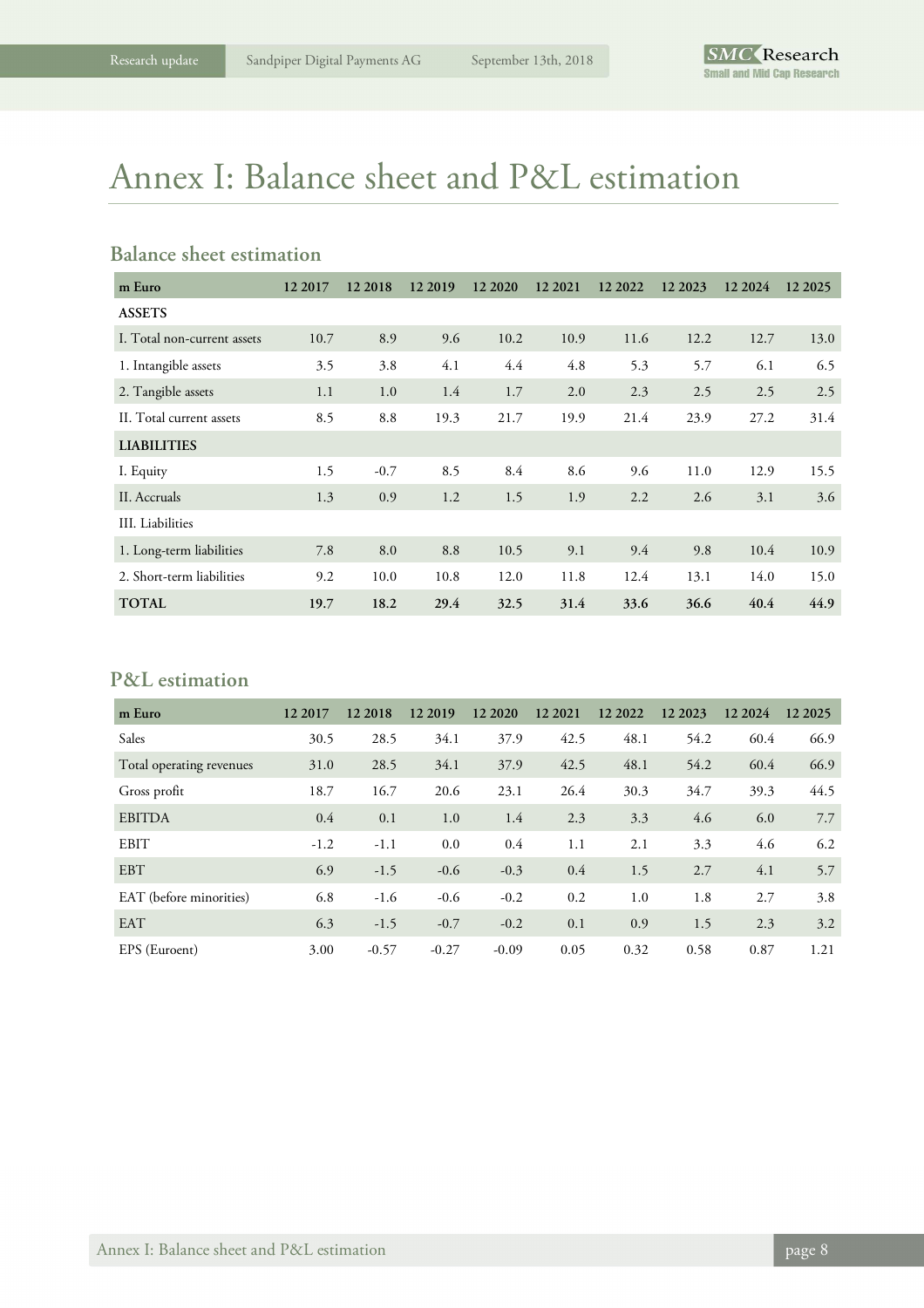### Annex II: Cash flows estimation and key figures

### **Cash flows estimation**

| m Euro                      | 12 2017 | 12 2018 | 12 2019 | 12 20 20 | 12 2021 | 12 2022 | 12 2023 | 12 2024 | 12 2025 |
|-----------------------------|---------|---------|---------|----------|---------|---------|---------|---------|---------|
| CF operating                | $-3.9$  | $-0.8$  | 0.0     | 0.7      | 1.3     | 2.3     | 3.4     | 4.6     | 5.8     |
| CF from investments         | $-0.9$  | 0.6     | $-1.7$  | $-1.7$   | $-1.8$  | $-1.9$  | $-1.9$  | $-1.9$  | $-1.9$  |
| CF financing                | 4.2     | 0.1     | 11.2    | 2.5      | $-2.1$  | 0.3     | 0.2     | 0.0     | $-0.4$  |
| Liquidity beginning of year | 2.0     | 1.3     | 1.2     | 10.8     | 12.3    | 9.7     | 10.4    | 12.1    | 14.7    |
| Liquidity end of year       | 1.3     | 1.2     | 10.8    | 12.3     | 9.7     | 10.4    | 12.1    | 14.7    | 18.2    |

### **Key figures**

| percent                       | 12 2017  | 12 2018  | 12 2019  | 12 20 20 | 12 2021 | 12 2022 | 12 2023 | 12 2024 | 12 20 25 |
|-------------------------------|----------|----------|----------|----------|---------|---------|---------|---------|----------|
| Sales growth                  | 5.4%     | $-6.7\%$ | 19.7%    | 11.4%    | 12.2%   | 13.1%   | 12.7%   | 11.4%   | 10.8%    |
| Gross margin                  | 61.5%    | 58.7%    | 60.5%    | 61.0%    | 62.0%   | 63.0%   | 64.0%   | 65.0%   | 66.5%    |
| EBITDA margin                 | 1.3%     | $0.2\%$  | 3.0%     | 3.8%     | 5.3%    | 6.9%    | 8.5%    | 10.0%   | 11.5%    |
| EBIT margin                   | $-4.0\%$ | $-4.0\%$ | $0.1\%$  | 1.0%     | $2.6\%$ | 4.4%    | $6.0\%$ | 7.6%    | $9.2\%$  |
| EBT margin                    | 22.6%    | $-5.3\%$ | $-1.7\%$ | $-0.7\%$ | 1.0%    | 3.1%    | 5.0%    | 6.8%    | 8.5%     |
| Net margin (after minorities) | 20.5%    | $-5.3\%$ | $-2.1\%$ | $-0.6\%$ | $0.3\%$ | 1.8%    | 2.9%    | 3.9%    | 4.8%     |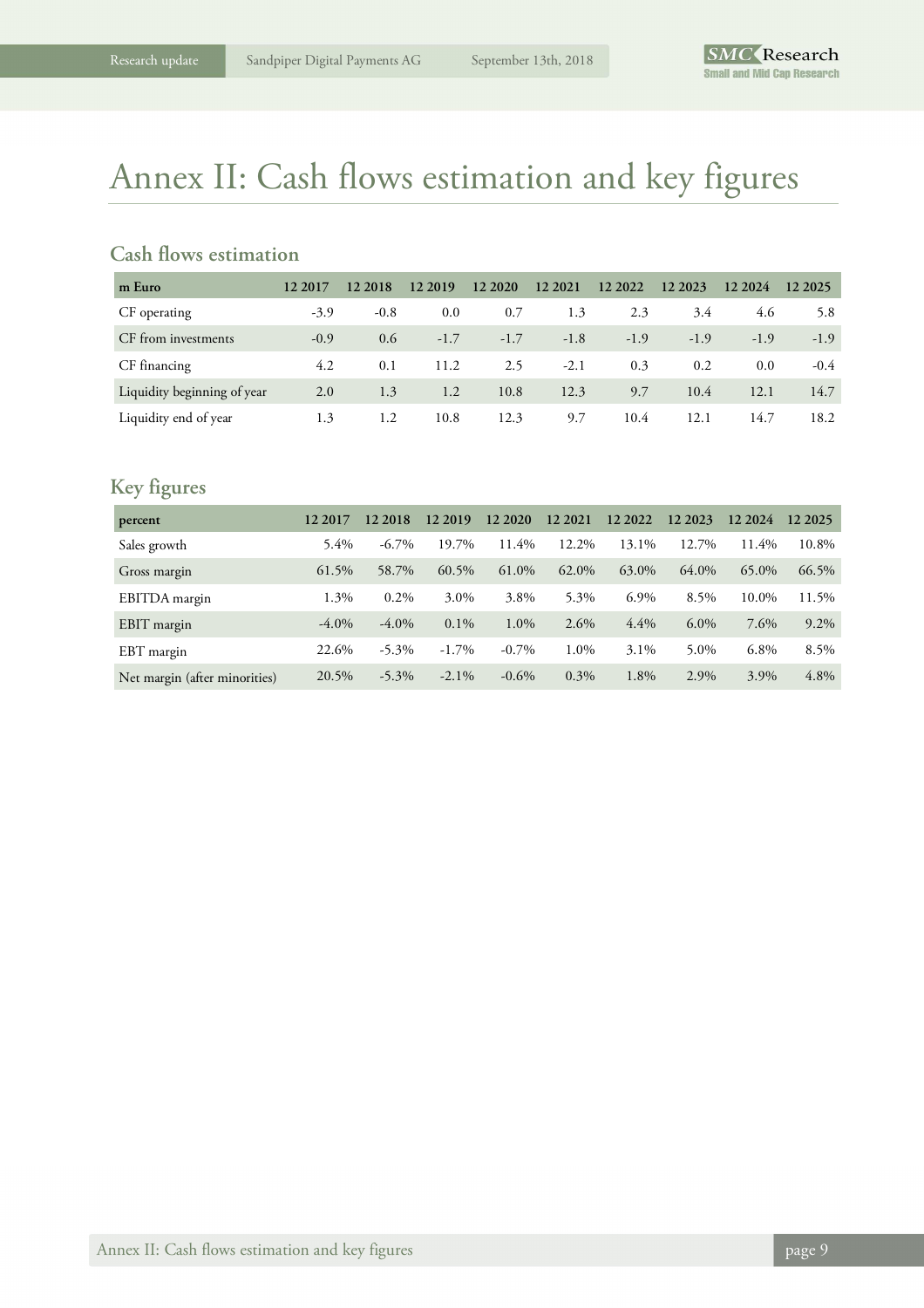

### Disclaimer

| Editor                       |
|------------------------------|
| sc-consult GmbH              |
| Alter Steinweg 46            |
| 48143 Münster                |
| Internet: www.sc-consult.com |

Phone:  $+49 (0) 251-13476-94$ Telefax: +49 (0) 251-13476-92 E-Mail: kontakt@sc-consult.com

*Responsible analyst*  Dipl.-Kfm. Holger Steffen

*Charts*  The charts were made with Tai-Pan (www.lp-software.de).

### **Disclaimer**

### *Legal disclosures (§85 of the German Securities Trading Act (WHPG), MAR, Commission Delegated Regulation (EU) 2016/958 supplementing Regulation (EU) No 596/2014)*

The company responsible for the preparation of the financial analysis is sc-consult GmbH based in Münster, currently represented by its managing directors Dr. Adam Jakubowski and Holger Steffen, Dipl.-Kfm. The scconsult GmbH is subject to supervision and regulation by Federal Financial Supervisory Authority (Bundesanstalt für Finanzdienstleistungsaufsicht), Lurgiallee 12, D-60439 Frankfurt and Graurheindorfer Strasse 108, D-53117 Bonn.

#### *I) Conflicts of interests*

Conflicts of interests, which can arise during the preparation of a financial analysis, are presented in detail below:

1) sc-consult GmbH has prepared this report against payment on behalf of the company

2) sc-consult GmbH has prepared this report against payment on behalf of a third party

3) sc-consult GmbH has submitted this report to the customer or the company before publishing

4) sc-consult GmbH has altered the content of the report before publication due to a suggestion of the customer or the company (with sc-consult GmbH being prepared to carry out such an alteration only in case of reasoned objections concerning the quality of the report)

5) sc-consult GmbH maintains business relationships other than research with the analyzed company (e.g. investor-relations services)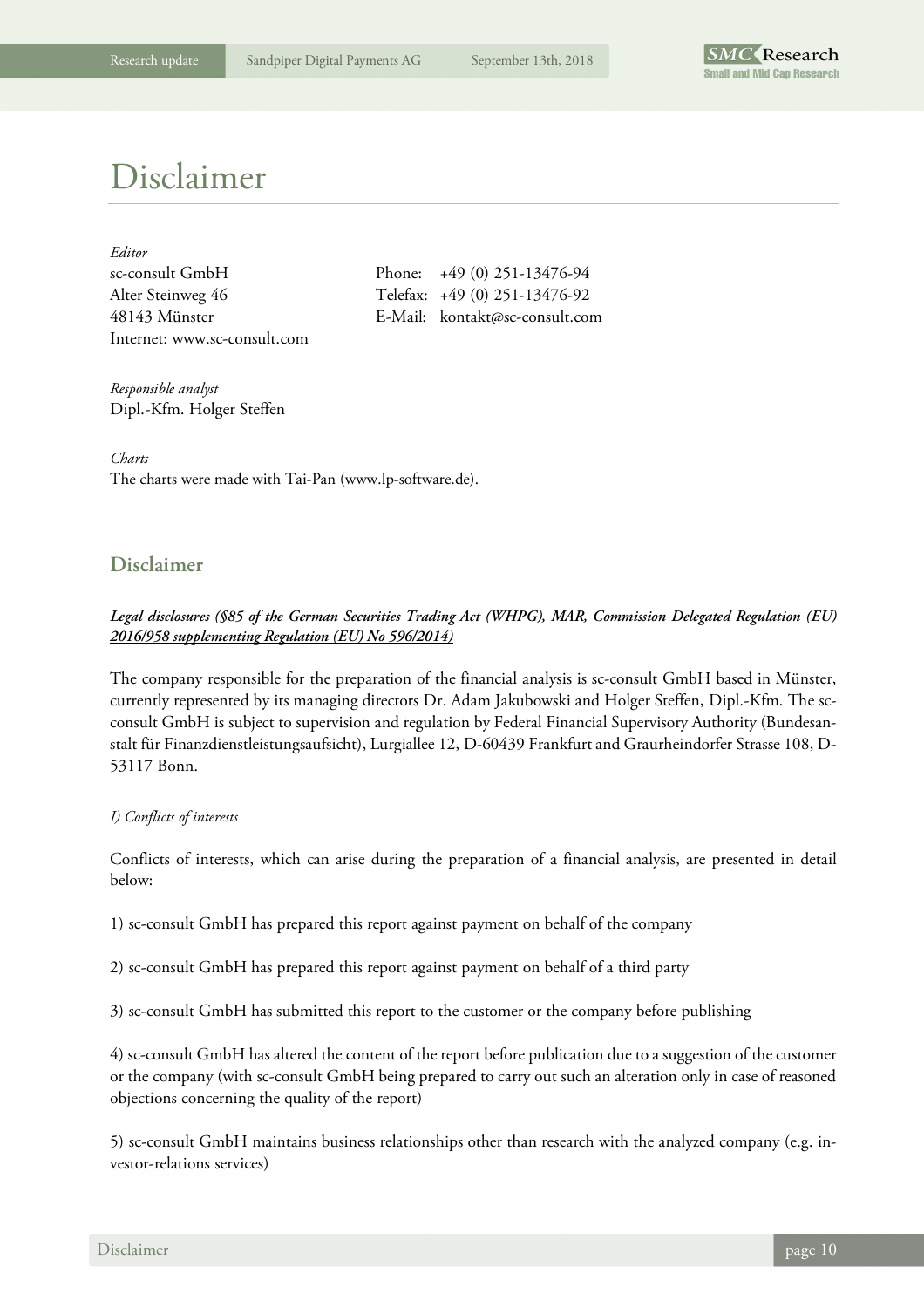6) sc-consult GmbH or persons involved in the preparation of the report hold shares of the company or derivatives directly related

7) At the time of the publication of the report, sc-consult GmbH or persons involved in the preparation of the report are in the possession of a net short position exceeding a threshold 0.5% of the total issued share capital of the issuer, which was calculated in accordance with the article 3 of the regulation (EU) No. 236/2012 and with chapters III and IV of the Commission Delegated Regulation (EU) No. 918/2012 (6).

8) At the time of the publication of the report, sc-consult GmbH or persons involved in the preparation of the report are in the possession of a net long position exceeding a threshold 0.5% of the total issued share capital of the issuer, which was calculated in accordance with the article 3 of the regulation (EU) No. 236/2012 and with chapters III and IV of the Commission Delegated Regulation (EU) No. 918/2012 (6).

9) At the time of the publication of the report, the issuer holds holdings exceeding 5 % of its total issued share capital in the sc-consult GmbH

10) sc-consult GmbH has included the company's shares in a virtual portfolio managed by sc-consult GmbH

Following conflicts of interests occurred in this report: 1), 3), 4)

Within the framework of compliance regulations, sc-consult GmbH has established structures and processes for the identification and disclosure of conflicts of interests. The responsible compliance representative is currently managing director Dipl.-Kfm. Holger Steffen (e-mail: holger.steffen@sc-consult.com).

#### *II) Preparation and updating*

The present financial analysis was prepared by: Dipl.-Kfm. Holger Steffen

Participants in the preparation of the present financial analysis: -

The present analysis was finished on 13.09.2018 at 11:00 and published on 13.09.2018 at 11:10.

For the preparation of its financial analyses, the sc-consult GmbH uses a five-tier rating scheme with regard to price expectation in the next twelve months. Additionally, estimation risk is quantified on a scale from 1 (low) to 6 (high). The ratings are as follows: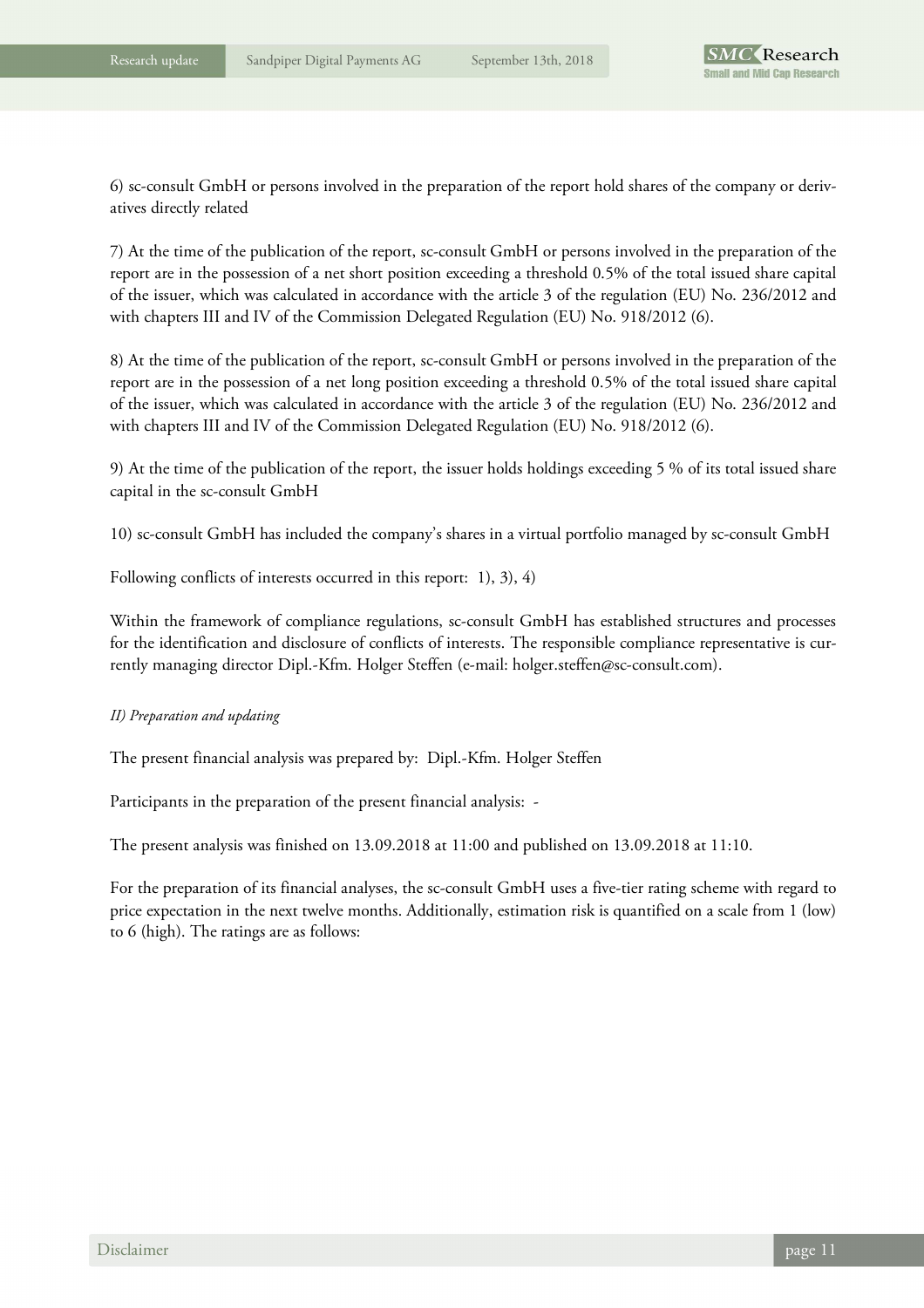| Strong Buy  | We expect an increase in price for the analyzed financial instrument by at least 10 per-<br>cent. We assess the estimation risk as below average (1 to 2 points). |
|-------------|-------------------------------------------------------------------------------------------------------------------------------------------------------------------|
| Buy         | We expect an increase in price for the analyzed financial instrument by at least 10 per-                                                                          |
|             | cent. We assess the estimation risk as average (3 to 4 points).                                                                                                   |
| Speculative | We expect an increase in price for the analyzed financial instrument by at least 10 per-                                                                          |
| Buy         | cent. We assess the estimation risk as above average (5 to 6 points).                                                                                             |
| Hold        | We expect that the price of the analyzed financial instrument will remain stable (between                                                                         |
|             | -10 and +10 percent). The forecast risk (1 to 6 points) has no further impact on the                                                                              |
|             | rating.                                                                                                                                                           |
| Sell        | We expect that the price of the analyzed financial instrument will drop by at least 10                                                                            |
|             | percent. The forecast risk (1 to 6 points) has no further impact on the rating.                                                                                   |

The expected change in price refers to the current share price of the analyzed company. This price and any other share prices used in this analysis are XETRA closing prices as of the last trading day before publication. If the share is not traded on XETRA, the closing price of another public stock exchange is used with a separate note to that effect.

The price targets published within the assessment are calculated with common methods of financial mathematics, especially with the DCF (discounted cash flow) method, the sum of the parts valuation and a peer group analysis. The valuation methods are affected by economic framework conditions, especially by the development of the interest rates.

The rating resulting from these methods reflects current expectations and can change anytime subject to company-specific or economic changes.

More detailed explanations of the models used by SMC Research can be found at: http://www.smc-research.com/impressum/modellerlaeuterungen

An overview of the recommendations prepared and distributed by SMC Research in the last 12 months can be found at: http://www.smc-research.com/publikationsuebersicht

In the past 24 months, sc-consult GmbH has published the following financial analyses for the company:

| Date       | <b>Rating</b>   | Target price | Conflict of interests |
|------------|-----------------|--------------|-----------------------|
| 11.06.2018 | Speculative Buy | $0.27$ Euro  | 1), 3), 4)            |
| 14.03.2018 | Speculative Buy | 0.26 Euro    | 1), 3), 4)            |

In the course of the next twelve months, sc-consult GmbH will presumably prepare the following financial analyses for the company: one report, two comments

The publishing dates for the financial analyses are not yet fixed at the present moment.